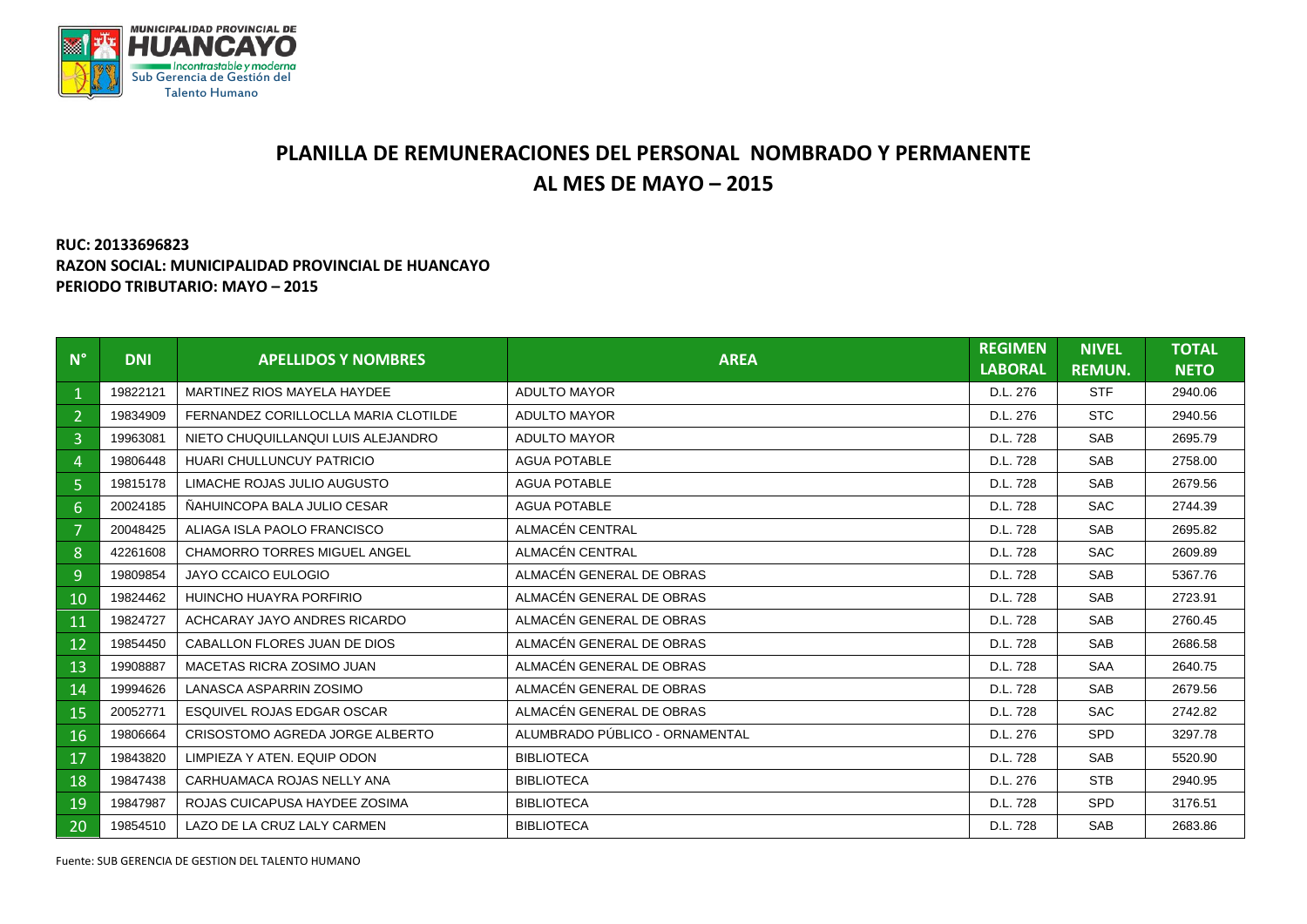

| 21 | 19855949 | <b>TAPIA SUAREZ GUILLERMO</b>           | <b>BIBLIOTECA</b>                          | D.L. 728 | SAB        | 2754.56 |
|----|----------|-----------------------------------------|--------------------------------------------|----------|------------|---------|
| 22 | 19891024 | ALEJOS FLORES LEONARDO                  | <b>BIBLIOTECA</b>                          | D.L. 276 | <b>STA</b> | 3087.70 |
| 23 | 20011941 | CAMBORDA PEINADO NILZA HORTENSIA        | <b>BIBLIOTECA</b>                          | D.L. 276 | STB        | 3007.23 |
| 24 | 25638865 | ROJAS BALDEON VIRGINIA                  | <b>BIBLIOTECA</b>                          | D.L. 728 | <b>SAC</b> | 2751.10 |
| 25 | 19850199 | SOTO MENDIZABAL CONSUELO                | <b>BIENES PATRIMONIALES</b>                | D.L. 276 | STE.       | 2959.10 |
| 26 | 19853320 | MAURICIO BARZOLA ELSA MARIA             | <b>BIENES PATRIMONIALES</b>                | D.L. 276 | <b>SPE</b> | 3181.64 |
| 27 | 19855926 | SOTOMAYOR SALVATIERRA LUIS DONATO       | <b>BIENES PATRIMONIALES</b>                | D.L. 276 | STB        | 2940.95 |
| 28 | 19862370 | ROMERO MENDOZA MAXIMO FELIX             | <b>BIENES PATRIMONIALES</b>                | D.L. 276 | STE.       | 2962.98 |
| 29 | 19928397 | <b>FLOR MONTES ROSA MARIA ISABEL</b>    | <b>BIENES PATRIMONIALES</b>                | D.L. 276 | <b>STA</b> | 3237.82 |
| 30 | 20000006 | CANEZ BASTIDAS LUIS ROBERTO             | <b>BIENES PATRIMONIALES</b>                | D.L. 276 | <b>STB</b> | 3010.23 |
| 31 | 20023063 | MIGUEL LIZARRAGA MIRIAM JUANA           | <b>BIENES PATRIMONIALES</b>                | D.L. 276 | <b>STD</b> | 2980.43 |
| 32 | 23641889 | VALENZUELA AMANCAY ARTURO               | <b>BIENES PATRIMONIALES</b>                | D.L. 728 | SAB        | 2754.56 |
| 33 | 20063688 | ALEJANDRO HUANUCO YESENIA LIZ           | CATASTRO URBANO                            | D.L. 728 | SAB        | 2620.82 |
| 34 | 19854599 | NANA TORRES FLUMENCIO                   | CENTRO MEDICO MUNICIPAL                    | D.L. 728 | SAB        | 2620.82 |
| 35 | 19857293 | ARTEAGA LEON VICTOR                     | <b>CENTRO MEDICO MUNICIPAL</b>             | D.L. 728 | <b>SAB</b> | 2636.87 |
| 36 | 20020242 | <b>HUAMAN LAZO JESUS</b>                | <b>CENTRO MEDICO MUNICIPAL</b>             | D.L. 728 | SAB.       | 2710.96 |
| 37 | 19990270 | NUÑEZ SOLIS AUGUSTO                     | COMPL. RECREACIONAL CERRITO DE LA LIBERTAD | D.L. 728 | <b>SAB</b> | 2692.23 |
| 38 | 19802143 | URTECHO FLORES MARIA LUISA ELBA         | <b>DEFENSA CIVIL</b>                       | D.L. 276 | <b>STB</b> | 3009.53 |
| 39 | 19828649 | CERVANTES DELGADILLO OSCAR              | DEFENSA CIVIL                              | D.L. 728 | SAC.       | 2684.89 |
| 40 | 19855013 | ANCHIRAICO VALLADARES AVENCIO CUPERTINO | <b>DEFENSA CIVIL</b>                       | D.L. 276 | STD.       | 2916.45 |
| 41 | 19857017 | <b>INGA VELIZ FIDEL SANTOS</b>          | DEFENSA CIVIL                              | D.L. 276 | <b>STF</b> | 2875.79 |
| 42 | 19917861 | MEZA GALLARDO ANTENOR CIRO              | DEFENSA CIVIL                              | D.L. 276 | <b>SAB</b> | 2679.56 |
| 43 | 19961370 | OSORES CARDENAS ADMELIANO MARINO        | <b>DEFENSA CIVIL</b>                       | D.L. 728 | <b>SAB</b> | 2683.88 |
| 44 | 20023961 | <b>MORAN MOLINA TEODORO</b>             | DEFENSA CIVIL                              | D.L. 728 | SAB        | 2692.38 |
| 45 | 19924799 | SANCHEZ SALAZAR MARIA ESTHER            | <b>DEMUNA</b>                              | D.L. 276 | <b>SPD</b> | 3254.29 |
| 46 | 20045074 | ANDAMAYO CARHUAMACA AGUSTIN ANTONIO     | <b>DEMUNA</b>                              | D.L. 728 | <b>SAB</b> | 2754.56 |
| 47 | 19805047 | YAURI SIHUINCHA JULIO                   | DEPORTES Y RECREACIÓN                      | D.L. 728 | SAB        | 2683.00 |
| 48 | 19877007 | MENDOZA TICSE LOURDES VILMA             | DEPORTES Y RECREACIÓN                      | D.L. 276 | <b>STA</b> | 3036.33 |
| 49 | 19855775 | <b>FLORES VIVAS LAURA NANCY</b>         | <b>GERENCIA DE ADMINISTRACIÓN</b>          | D.L. 276 | <b>STB</b> | 3006.35 |
| 50 | 19887900 | ROMAN ROMAN RAUL EBORCIO                | <b>GERENCIA DE ADMINISTRACIÓN</b>          | D.L. 276 | SPD.       | 3258.05 |
| 51 | 19881482 | PALOMINO HERRERA CARLOS JESUS           | <b>GERENCIA DE ASESORIA LEGAL</b>          | D.L. 276 | STE.       | 2958.88 |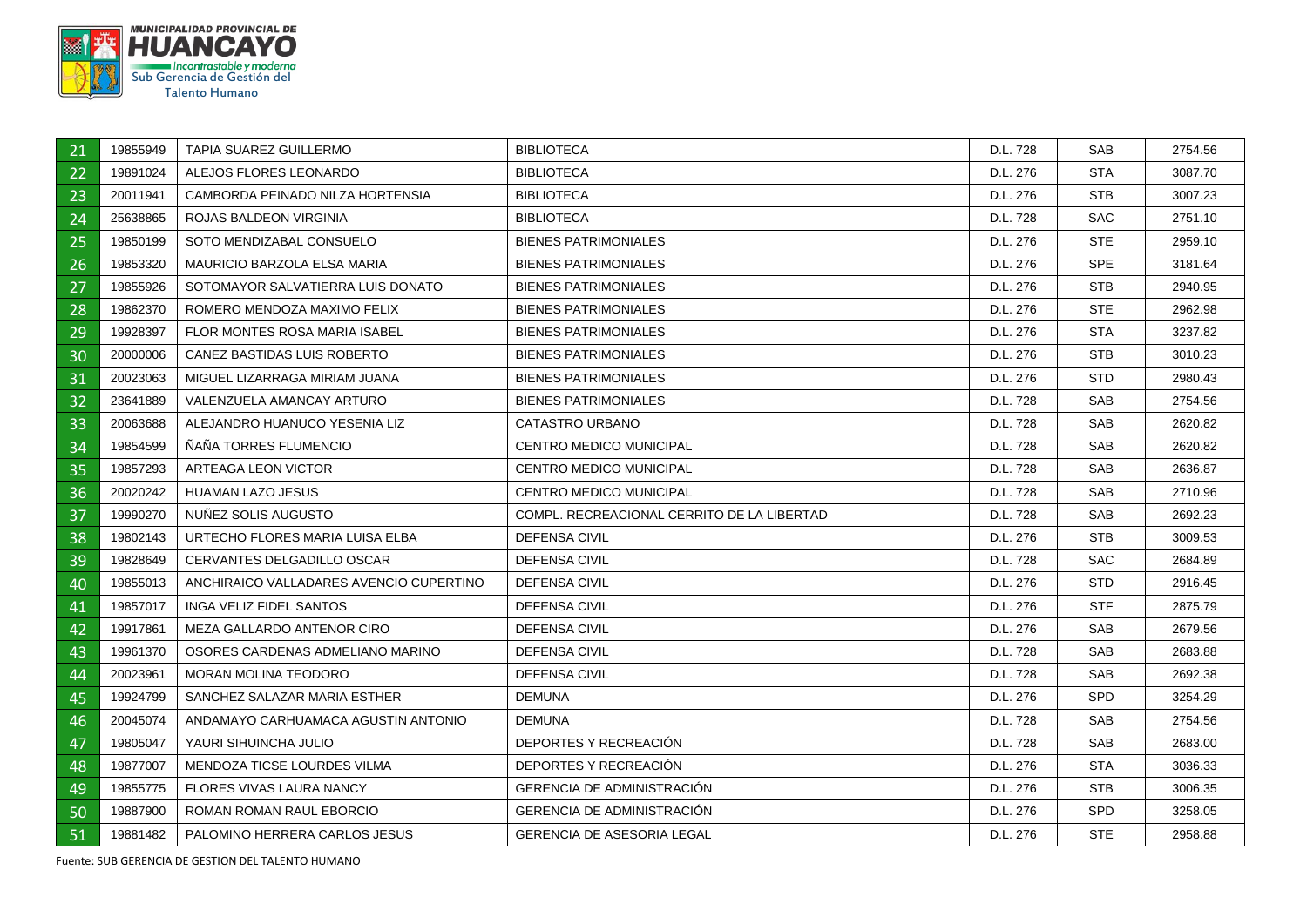

| 52 | 19916875 | PONCE LIBANO MIRYAM ANA              | <b>GERENCIA DE ASESORIA LEGAL</b>              | D.L. 276 | STA        | 2992.86 |
|----|----------|--------------------------------------|------------------------------------------------|----------|------------|---------|
| 53 | 19954575 | DAMAS ESPINOZA GLADYS                | <b>GERENCIA DE ASESORIA LEGAL</b>              | D.L. 276 | <b>STC</b> | 2988.76 |
| 54 | 19834582 | JARA CHOQUE ELIZABETH                | GERENCIA DE DESARROLLO SOCIAL                  | D.L. 276 | <b>SAE</b> | 2766.56 |
| 55 | 19810333 | DEL RIO ORELLANA ANGEL SEMINARIO     | <b>GERENCIA DE OBRAS PUBLICAS</b>              | D.L. 728 | <b>SAC</b> | 2747.14 |
| 56 | 19826980 | CANESSA VILCAHUAMAN OSCAR PASCUAL    | <b>GERENCIA DE OBRAS PUBLICAS</b>              | D.L. 276 | <b>SPC</b> | 3264.04 |
| 57 | 19830775 | WARTHON QUINTANA HUGO                | <b>GERENCIA DE OBRAS PUBLICAS</b>              | D.L. 728 | <b>SAB</b> | 2683.66 |
| 58 | 19854402 | <b>FLORES ORELLANA LUCIO</b>         | <b>GERENCIA DE OBRAS PUBLICAS</b>              | D.L. 728 | <b>SAB</b> | 2692.38 |
| 59 | 19854437 | DONAYRE BORJAS JORGE CELEDONIO       | <b>GERENCIA DE OBRAS PUBLICAS</b>              | D.L. 276 | <b>SPD</b> | 3245.17 |
| 60 | 19929904 | SANABRIA VILLALVA WENCESLAO MELECIO  | <b>GERENCIA DE OBRAS PUBLICAS</b>              | D.L. 728 | <b>SAB</b> | 2758.88 |
| 61 | 19944629 | MESCUA GARCIA PEDRO MOISES           | <b>GERENCIA DE OBRAS PUBLICAS</b>              | D.L. 728 | <b>SAB</b> | 2684.33 |
| 62 | 19849981 | MORALES ZUBILETE BASILISA            | <b>GERENCIA DE PLANEAM.Y PRESUPUESTO</b>       | D.L. 276 | <b>SPB</b> | 3283.83 |
| 63 | 19856663 | ALDANA CHAVEZ MIGUEL ARLES           | GERENCIA DE PLANEAM.Y PRESUPUESTO              | D.L. 728 | <b>SAB</b> | 2754.56 |
| 64 | 19858036 | HUARINGA ROSALES MELINDA MARCELA     | <b>GERENCIA DE PLANEAM.Y PRESUPUESTO</b>       | D.L. 276 | <b>SAE</b> | 2770.64 |
| 65 | 20405892 | <b>GARCIA RODRIGUEZ ANA MERCEDES</b> | <b>GERENCIA DE PLANEAM Y PRESUPUESTO</b>       | D.L. 276 | <b>STC</b> | 3002.10 |
| 66 | 19806489 | POMAYAY VILCHEZ JULIO CESAR          | <b>GERENCIA DE SECRETARIA GENERAL</b>          | D.L. 276 | <b>SPA</b> | 3212.64 |
| 67 | 19812883 | MEZA CASTAÑEDA RUBEN JESUS           | <b>GERENCIA DE SECRETARIA GENERAL</b>          | D.L. 276 | <b>STF</b> | 2943.94 |
| 68 | 20011790 | SALGUERANO DIAZ VICTORIA ROSA        | <b>GERENCIA DE SECRETARIA GENERAL</b>          | D.L. 276 | <b>SAE</b> | 2707.22 |
| 69 | 19998472 | POSADAS CANO FIDENCIANO LEOPOLDO     | <b>GERENCIA DE SER PUBLICOS LOCAL</b>          | D.L. 276 | <b>STB</b> | 3006.13 |
| 70 | 19919909 | MARTELL MARCELO EMILIO               | <b>GERENCIA DE SERVICIOS PUBLICOS LOCALES</b>  | D.L. 276 | <b>SPE</b> | 3172.03 |
| 71 | 07832202 | ROCA MENDOZA ADAN NESTOR             | <b>GERENCIA DE TRÁNSITO Y TRANSPORTE</b>       | D.L. 276 | <b>STD</b> | 2983.66 |
| 72 | 19812838 | RAMOS ARCOS CESAR                    | <b>GERENCIA DE TRÁNSITO Y TRANSPORTE</b>       | D.L. 728 | <b>SAB</b> | 2758.88 |
| 73 | 19841071 | VILA LA SERNA NILO EDGAR             | <b>GERENCIA DE TRANSITO Y TRANSPORTE</b>       | D.L. 728 | <b>SAA</b> | 2710.25 |
| 74 | 19994034 | TOMAS SEDANO NEBER MARTINIANO        | <b>GERENCIA DE TRANSITO Y TRANSPORTE</b>       | D.L. 728 | <b>SAB</b> | 2760.13 |
| 75 | 20005985 | CONDOR SANTIAGO WALTER ANTONIO       | <b>GERENCIA DE TRANSITO Y TRANSPORTE</b>       | D.L. 276 | <b>STE</b> | 2958.88 |
| 76 | 20018873 | YARASCA LOPEZ DALILA EUGENIA         | <b>GERENCIA DE TRÁNSITO Y TRANSPORTE</b>       | D.L. 728 | <b>SAB</b> | 2754.56 |
| 77 | 19814054 | ACHAS QUISPE FIDEL                   | GERENCIA DESARROLLO ECONÓMICO Y TURISMO        | D.L. 728 | <b>SAB</b> | 5509.12 |
| 78 | 19821355 | MARTINEZ ALFARO CAROLINA GRACIELA    | <b>GERENCIA DESARROLLO ECONÓMICO Y TURISMO</b> | D.L. 276 | <b>SAE</b> | 2770.66 |
| 79 | 19853484 | BALBUENA GUARNIZ ROBERTO SEGUNDO     | GERENCIA DESARROLLO ECONÓMICO Y TURISMO        | D.L. 728 | <b>SAB</b> | 2620.82 |
| 80 | 19854578 | <b>HUAYAS CLEMENTE RAFAEL ANGEL</b>  | <b>GERENCIA DESARROLLO ECONÓMICO Y TURISMO</b> | D.L. 276 | <b>STD</b> | 2980.55 |
| 81 | 19862635 | LOPEZ MORI FLOR DE MARIA ANGELI      | GERENCIA DESARROLLO ECONÓMICO Y TURISMO        | D.L. 276 | <b>SAE</b> | 2770.43 |
| 82 | 19902347 | ORIHUELA LAZO LILA                   | <b>GERENCIA DESARROLLO ECONÓMICO Y TURISMO</b> | D.L. 728 | SAA        | 2700.84 |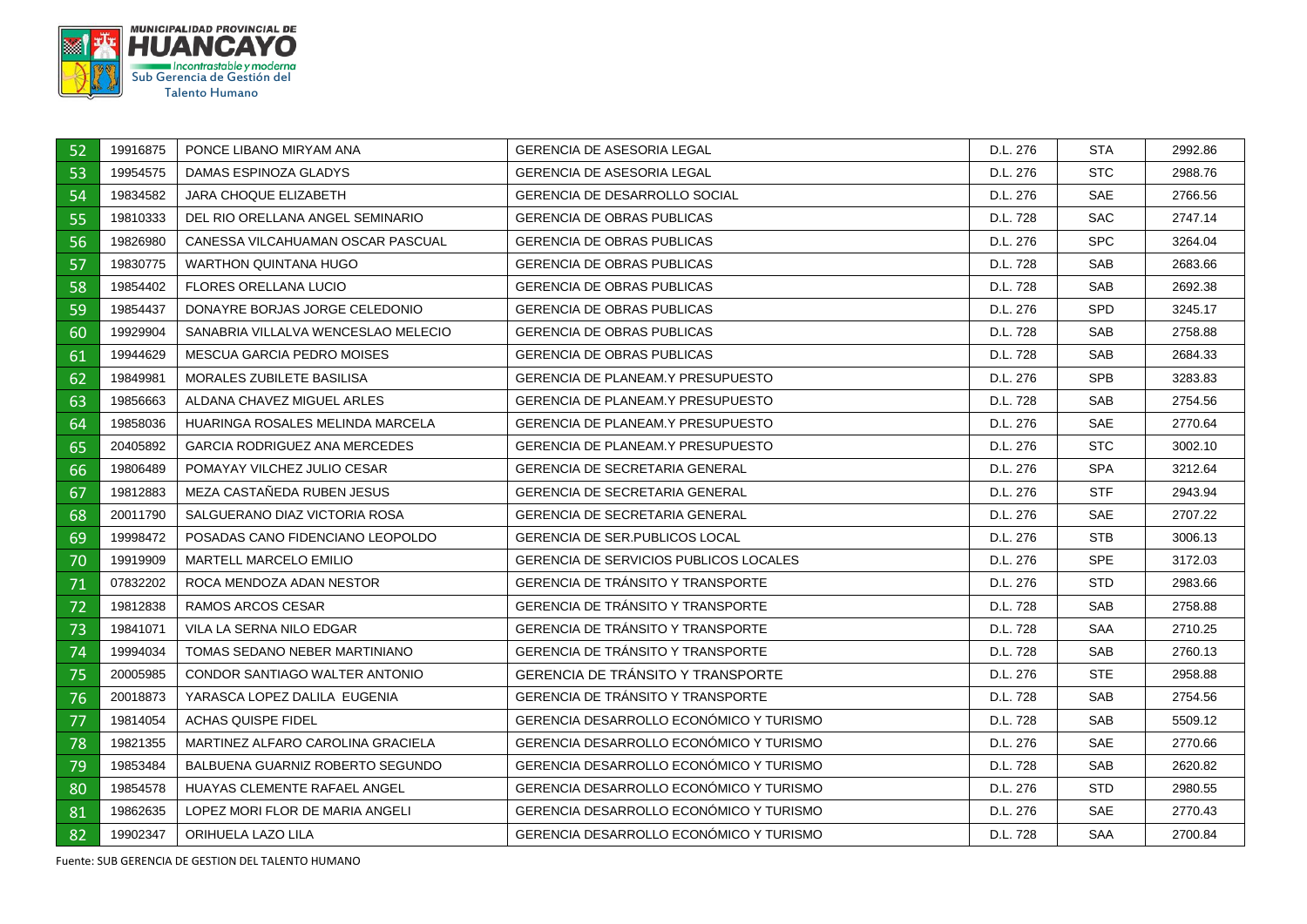

| 83  | 19927881 | PROAÑO CUEVA JUAN ANTONIO           | GERENCIA DESARROLLO ECONÓMICO Y TURISMO         | D.L. 276 | SPD.       | 3255.41 |
|-----|----------|-------------------------------------|-------------------------------------------------|----------|------------|---------|
| 84  | 19931999 | RIVERA DE MARIN YOLANDA             | <b>GERENCIA DESARROLLO ECONÓMICO Y TURISMO</b>  | D.L. 276 | <b>SPB</b> | 3347.79 |
| 85  | 19941149 | CARHUALLANQUI TICSE RAUL VICTORIANO | GERENCIA DESARROLLO ECONÓMICO Y TURISMO         | D.L. 276 | <b>STE</b> | 2962.98 |
| 86  | 20028294 | CONDORI SILVA JORGE RAUL            | GERENCIA DESARROLLO ECONÓMICO Y TURISMO         | D.L. 728 | <b>SAB</b> | 2952.26 |
| 87  | 20107235 | <b>CASTRO PIMENTEL SERGIO</b>       | GERENCIA DESARROLLO ECONÓMICO Y TURISMO         | D.L. 728 | <b>SAB</b> | 2695.82 |
| 88  | 19815147 | HUARINGA COMUN PILAR                | <b>GERENCIA DESARROLLO URBANO Y TERRITORIAL</b> | D.L. 728 | STB        | 3007.23 |
| 89  | 19816959 | PAREDES CHUCOS HUGO ARMONICO        | <b>GERENCIA DESARROLLO URBANO Y TERRITORIAL</b> | D.L. 276 | <b>STB</b> | 3007.23 |
| 90  | 19859443 | LEON ROMERO JOSE LEONCIO            | GERENCIA DESARROLLO URBANO Y TERRITORIAL        | D.L. 276 | <b>SPD</b> | 3255.17 |
| 91  | 19877042 | CHILENO OCHOA FELIX                 | <b>GERENCIA DESARROLLO URBANO Y TERRITORIAL</b> | D.L. 728 | <b>SAB</b> | 2759.33 |
| 92  | 20000531 | ALLENDE ROJAS ANDRES ROMAN          | <b>GERENCIA DESARROLLO URBANO Y TERRITORIAL</b> | D.L. 728 | SAC.       | 2744.39 |
| 93  | 20011972 | <b>GRANADOS FLORES ARMANDO SAID</b> | <b>GERENCIA DESARROLLO URBANO Y TERRITORIAL</b> | D.L. 276 | <b>SPD</b> | 3251.57 |
| 94  | 20035246 | CAMARENA ARTEAGA ANGELICA CARMEN    | <b>GERENCIA DESARROLLO URBANO Y TERRITORIAL</b> | D.L. 276 | <b>SPE</b> | 3234.99 |
| 95  | 20087415 | MALAGA INFANTES TOMAS IVAN          | GERENCIA DESARROLLO URBANO Y TERRITORIAL        | D.L. 276 | STE.       | 2962.98 |
| 96  | 19909075 | ESPINOZA LEON JORGE TEOFILO         | <b>GERENCIA MUNICIPAL</b>                       | D.L. 276 | <b>SPB</b> | 3200.72 |
| 97  | 20010184 | ARAUJO MEDRANO HECTOR FERNANDO      | <b>GERENCIA MUNICIPAL</b>                       | D.L. 276 | <b>SPB</b> | 3323.35 |
| 98  | 20012645 | NUNEZ SOLIS ALFREDO JORGE           | <b>GERENCIA MUNICIPAL</b>                       | D.L. 276 | STD.       | 2986.29 |
| 99  | 20031170 | ESPINOZA VALLADOLID LIDIA           | <b>GERENCIA MUNICIPAL</b>                       | D.L. 276 | <b>SAB</b> | 2695.82 |
| 100 | 23272661 | CANTURIN ORELLANA ALBERTO RAUL      | <b>GERENCIA MUNICIPAL</b>                       | D.L. 728 | <b>SAB</b> | 2754.56 |
| 101 | 19855470 | ALFARO ROJAS PRUDENCIO TEOFILO      | GERENCIA SERV.PUBL.LOCAL Y GEST.AMBIENTAL       | D.L. 728 | <b>SAB</b> | 2754.56 |
| 102 | 19981639 | ANDAMAYO BALBIN TEOFILO             | GERENCIA SERV.PUBL.LOCAL Y GEST.AMBIENTAL       | D.L. 276 | <b>SAC</b> | 2805.96 |
| 103 | 20005106 | MUNGUIA SOLDEVILLA ROCIO GULNARA    | GERENCIA SERV.PUBL.LOCAL Y GEST.AMBIENTAL       | D.L. 728 | <b>SAA</b> | 2773.34 |
| 104 | 20012809 | MELGAR MEZA MARIA ELENA             | GERENCIA SERV.PÚBL.LOCAL Y GEST.AMBIENTAL       | D.L. 276 | <b>STB</b> | 2979.14 |
| 105 | 20021725 | HUARINGA COMUN NORMA                | GERENCIA SERV. PUBL. LOCAL Y GEST. AMBIENTAL    | D.L. 728 | <b>SAB</b> | 2754.56 |
| 106 | 19831566 | OLIVERA PACHECO FELIPE SANTIAGO     | <b>GERENCIA SERV.PUBL.LOCALES</b>               | D.L. 728 | <b>SAB</b> | 2683.88 |
| 107 | 19891797 | HUINCHO HUAYRA HILARIO              | <b>GERENCIA SERV.PUBL.LOCALES</b>               | D.L. 728 | <b>SAB</b> | 2636.58 |
| 108 | 10516151 | CRISTOBAL AGUIRRE EDWIN JESUS       | INSTITUTO DE LA JUVENTUD Y CULTURA              | D.L. 728 | <b>SAB</b> | 2696.16 |
| 109 | 19810691 | RAMIREZ AMARO LEONOR JUANA          | INSTITUTO DE LA JUVENTUD Y CULTURA              | D.L. 276 | <b>SPD</b> | 3302.46 |
| 110 | 19824421 | ALONSO LAURA SIMEON RUFINO          | INSTITUTO DE LA JUVENTUD Y CULTURA              | D.L. 276 | SPC        | 3264.04 |
| 111 | 19827133 | MEZA MALLMA ALFONSO ARMANDO         | INSTITUTO DE LA JUVENTUD Y CULTURA              | D.L. 728 | <b>SAA</b> | 2773.84 |
| 112 | 19834751 | TERBULLINO LEDESMA JOSE LEONCIO     | INSTITUTO DE LA JUVENTUD Y CULTURA              | D.L. 728 | <b>SAB</b> | 2695.82 |
| 113 | 19842851 | QUISPE VILCA HERMENEGILDO           | INSTITUTO DE LA JUVENTUD Y CULTURA              | D.L. 276 | STC        | 2996.22 |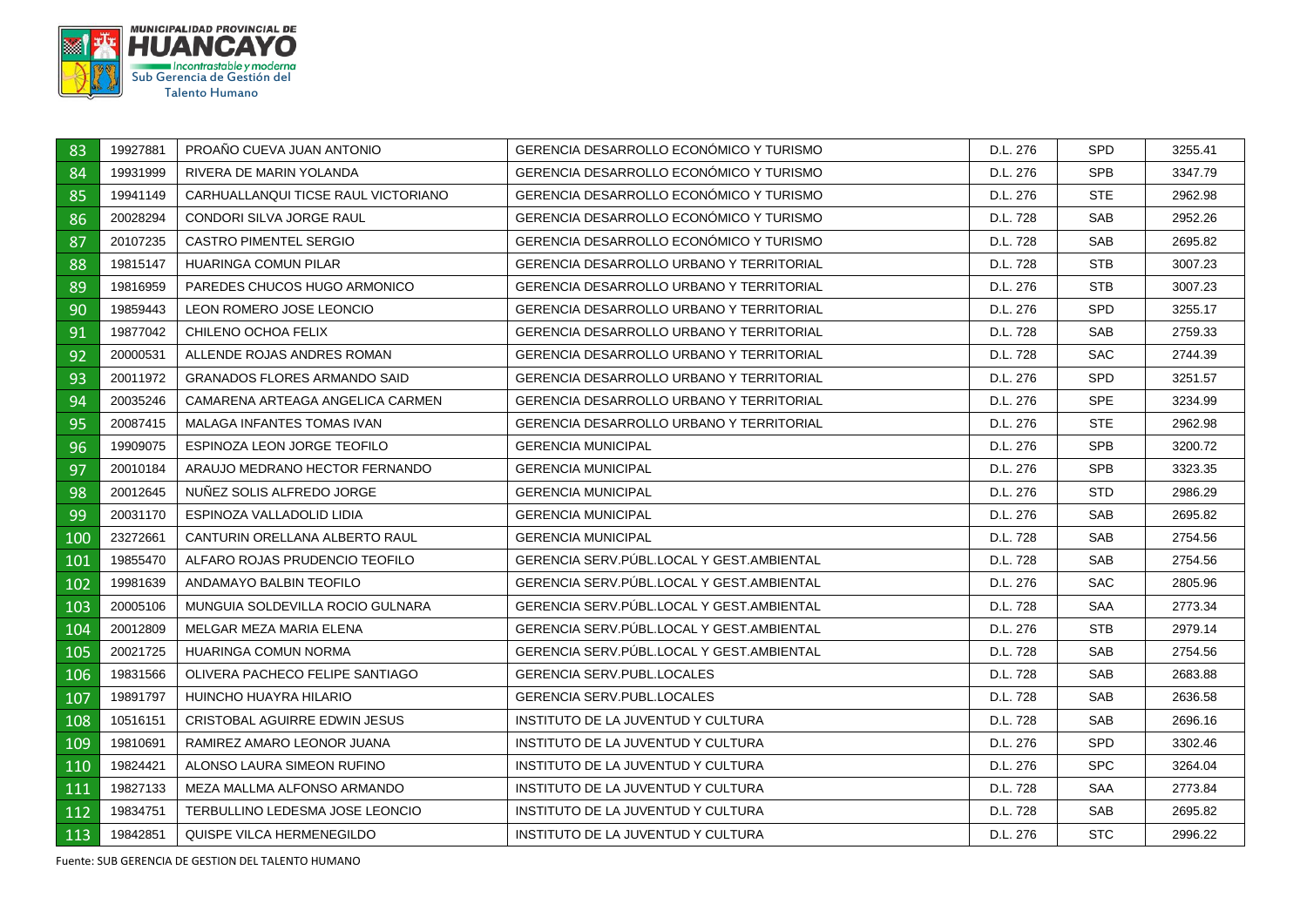

| 114 | 19853244 | MARTINEZ CANCHARI LIDIA SIXTA         | INSTITUTO DE LA JUVENTUD Y CULTURA  | D.L. 276 | STD.       | 2980.84 |
|-----|----------|---------------------------------------|-------------------------------------|----------|------------|---------|
| 115 | 19855364 | ESQUIVEL SOTO ALFONSO                 | INSTITUTO DE LA JUVENTUD Y CULTURA  | D.L. 728 | <b>SAB</b> | 2684.76 |
| 116 | 19828155 | NINAMANGO ROJAS ELENA ROSA            | INSTITUTO PROM. INV. PRIV. Y C.T.I. | D.L. 276 | <b>STA</b> | 2962.62 |
| 117 | 20066049 | CHUQUI MAURICIO GLORIA                | LABORATORIO CLÍNICO BROMATOLÓGICO   | D.L. 276 | <b>STB</b> | 3005.30 |
| 118 | 40808753 | PALIAN CARDENAS JUAN CARLOS           | LABORATORIO CLÍNICO BROMATOLÓGICO   | D.L. 728 | <b>SAB</b> | 2696.48 |
| 119 | 19846806 | CORILLOCLLA VILCHEZ JAVIER ORLANDO    | LIMPIEZA PUBLICA                    | D.L. 728 | <b>SAB</b> | 2674.36 |
| 120 | 20027814 | GAMARRA ESCOBAR MARIA MAGDALENA       | <b>OMAPED</b>                       | D.L. 276 | <b>STE</b> | 2564.55 |
| 121 | 20029065 | HIDALGO BALVIN SONIA ROSA             | ORGANO DE CONTROL INSTITUCIONAL     | D.L. 276 | SPC.       | 3185.10 |
| 122 | 19818239 | LEON QUISPE EMILIO                    | PARQUE IDENTIDAD WANKA              | D.L. 728 | SAB        | 2760.07 |
| 123 | 19831526 | YAURI CHOCCE FELIX                    | PARQUE IDENTIDAD WANKA              | D.L. 728 | <b>SAC</b> | 2756.04 |
| 124 | 19831545 | PEREZ CANO RICARDO                    | PARQUE IDENTIDAD WANKA              | D.L. 728 | <b>SAA</b> | 2773.84 |
| 125 | 19855374 | CARRION CORILLOCLLA SILVIO ANSELMO    | PARQUE IDENTIDAD WANKA              | D.L. 728 | <b>SAB</b> | 2711.32 |
| 126 | 19905066 | NAVARRO ROJAS AUGUSTO ANDRES          | PARQUE IDENTIDAD WANKA              | D.L. 728 | SAC.       | 2742.82 |
| 127 | 19806446 | AUJATOMA HUAMAN MODESTO               | PARQUES Y JARDINES                  | D.L. 728 | <b>SAB</b> | 2632.47 |
| 128 | 19807819 | AGUIRRE AGUIRRE BARTOLOME             | <b>PARQUES Y JARDINES</b>           | D.L. 728 | <b>SAB</b> | 5367.76 |
| 129 | 19811882 | SANCHEZ TAIPE SEFERINO                | PARQUES Y JARDINES                  | D.L. 728 | <b>SAB</b> | 5423.82 |
| 130 | 19812204 | ANGUIS PEREZ ALBERTO                  | PARQUES Y JARDINES                  | D.L. 728 | <b>SAB</b> | 2620.82 |
| 131 | 19813473 | YAURI RIVERA ZENOVIO                  | PARQUES Y JARDINES                  | D.L. 728 | SAC.       | 5494.28 |
| 132 | 19815434 | LOPEZ COZ JORGE LUIS                  | PARQUES Y JARDINES                  | D.L. 728 | SAB        | 2679.56 |
| 133 | 19829492 | <b>BALBIN QUISPE DIONICIO ABRAHAM</b> | PARQUES Y JARDINES                  | D.L. 728 | <b>SAB</b> | 2617.38 |
| 134 | 19836157 | LICAPA CUSIATADO VALENTIN             | PARQUES Y JARDINES                  | D.L. 728 | <b>SAB</b> | 2711.19 |
| 135 | 19850194 | CARBAJAL ROJAS SATURNINO              | PARQUES Y JARDINES                  | D.L. 728 | SAB        | 2636.58 |
| 136 | 19853224 | QUISPE HUARCAYA MARCOS                | PARQUES Y JARDINES                  | D.L. 728 | <b>SAB</b> | 2759.63 |
| 137 | 19888974 | VELITA HUARACA JUAN TEODORO           | PARQUES Y JARDINES                  | D.L. 728 | <b>SAB</b> | 2636.19 |
| 138 | 19980449 | CARHUAMACA GARCIA TORIBIO JOAQUIN     | PARQUES Y JARDINES                  | D.L. 728 | SAB        | 2770.53 |
| 139 | 19981327 | LOZANO REMUZGO AMADOR                 | PARQUES Y JARDINES                  | D.L. 728 | <b>SAC</b> | 2742.82 |
| 140 | 19982172 | POMA ROJAS TOLOMEO RAFAEL             | PARQUES Y JARDINES                  | D.L. 728 | <b>SAB</b> | 2761.27 |
| 141 | 19987433 | CANCHANYA HUAMAN HIPOLITO             | PARQUES Y JARDINES                  | D.L. 728 | <b>SAB</b> | 2685.07 |
| 142 | 20084042 | DE LA CRUZ MATAMOROS ALEJANDRO        | PARQUES Y JARDINES                  | D.L. 728 | <b>SAB</b> | 2766.21 |
| 143 | 19837011 | HUAMAN LAZO ORIOL ALEJANDRO           | POLICIA MUNICIPAL                   | D.L. 728 | <b>SAB</b> | 2754.56 |
| 144 | 19853104 | <b>MORAN RIVERA EMILIO</b>            | POLICIA MUNICIPAL                   | D.L. 728 | SAB        | 2758.88 |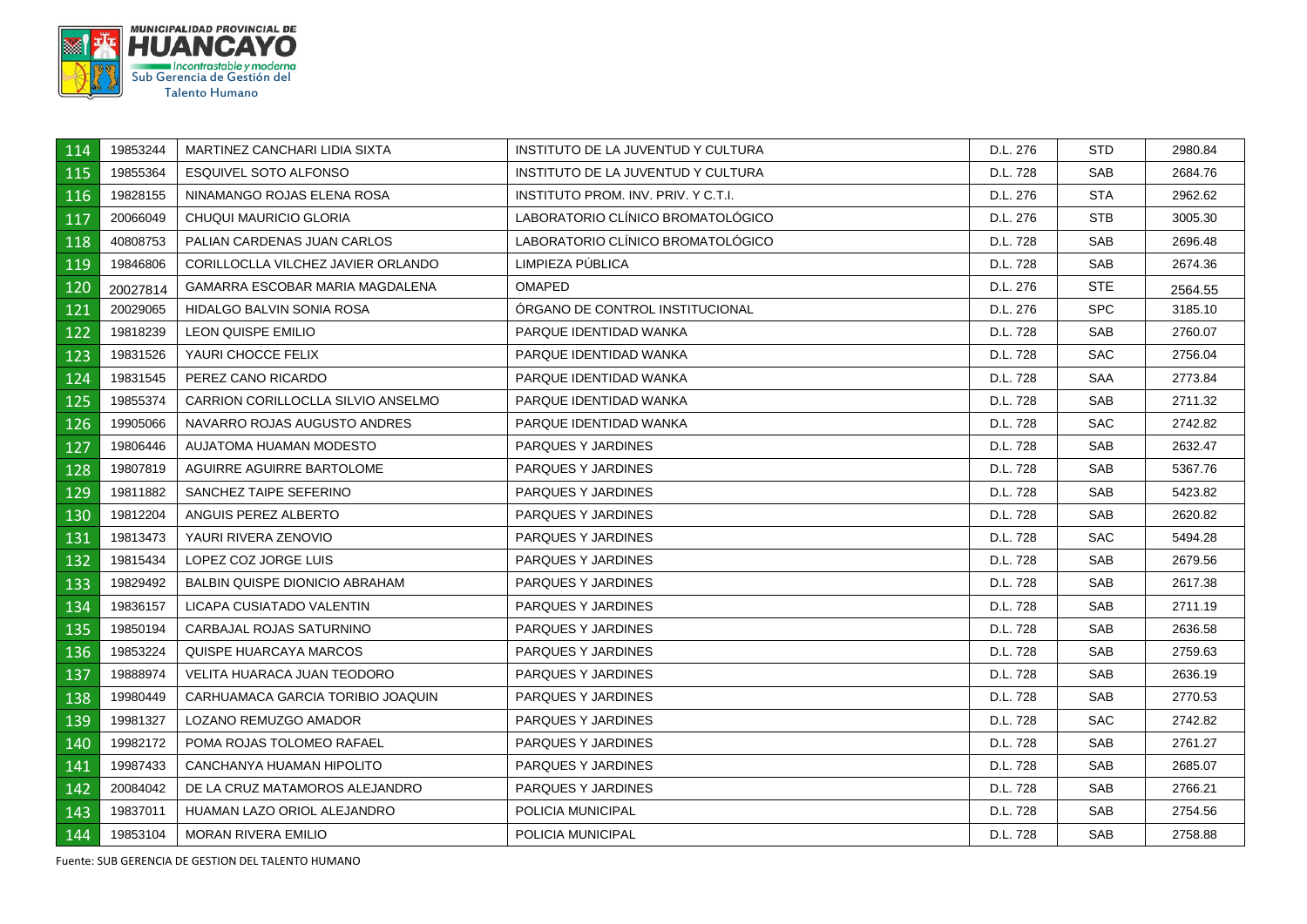

| 145 | 19855312 | QUISPE ROJAS OVIDIO AMADIO          | POLICIA MUNICIPAL                    | D.L. 728 | SAC.       | 2747.14 |
|-----|----------|-------------------------------------|--------------------------------------|----------|------------|---------|
| 146 | 19864802 | ARTICA HUAYNARUPAY SIMEON JUVENCIO  | POLICIA MUNICIPAL                    | D.L. 276 | <b>STE</b> | 2962.98 |
| 147 | 19901884 | HUAMANLAZO VILLAVERDE DAVID         | POLICIA MUNICIPAL                    | D.L. 728 | <b>SAB</b> | 2692.38 |
| 148 | 19909166 | ROJAS GONZALES WALTER               | POLICIA MUNICIPAL                    | D.L. 276 | <b>STF</b> | 2940.06 |
| 149 | 19848436 | LAZO BENAVIDES RONY OSWALDO         | <b>POLIDEPORTIVO</b>                 | D.L. 276 | <b>SPD</b> | 3580.17 |
| 150 | 19916694 | CHACON PEREZ JUANA BEATRIZ          | <b>POLIDEPORTIVO</b>                 | D.L. 276 | <b>SAE</b> | 2770.19 |
| 151 | 19999319 | <b>GARAY ALDANA DAVID MARCOS</b>    | <b>POLIDEPORTIVO</b>                 | D.L. 276 | <b>STA</b> | 3087.47 |
| 152 | 20899541 | CAPCHA DELGADO GUILLERMO            | PROCURADURÍA PÚBLICA MUNICIPAL       | D.L. 728 | <b>SAB</b> | 2754.56 |
| 153 | 19807807 | REVATTA ESPINOZA GABRIEL            | <b>REGISTRO CIVIL</b>                | D.L. 728 | SAB        | 2692.38 |
| 154 | 19832977 | CARBAJAL CORILLOCLLA EDGAR NICANOR  | <b>REGISTRO CIVIL</b>                | D.L. 276 | <b>SAC</b> | 2808.25 |
| 155 | 19850403 | HUANASCA GAMARRA ANDRES             | <b>REGISTRO CIVIL</b>                | D.L. 276 | SAD        | 2790.96 |
| 156 | 19996931 | <b>COLONIO FABIAN ELSA EMILIA</b>   | <b>REGISTRO CIVIL</b>                | D.L. 276 | SAA        | 2834.70 |
| 157 | 20077443 | RODRIGUEZ GOMEZ GERONOMIO           | <b>REGISTRO CIVIL</b>                | D.L. 728 | SAB        | 2754.56 |
| 158 | 40401691 | CANTO IBARRA ALEJANDRO              | <b>REGISTRO CIVIL</b>                | D.L. 728 | <b>SAB</b> | 2754.56 |
| 159 | 19827452 | LAURA ARECHE JUAN                   | RELLENO SANITARIO                    | D.L. 728 | SAB        | 2683.88 |
| 160 | 19857314 | REYES SANCHEZ EDMUNDO               | <b>RELLENO SANITARIO</b>             | D.L. 728 | <b>SAB</b> | 2754.56 |
| 161 | 44268860 | JAYO QUISPE DE CAMPOS MIRIAM BETTY  | <b>RELLENO SANITARIO</b>             | D.L. 728 | <b>SAB</b> | 2695.82 |
| 162 | 19843233 | LANDEO MATOS ELIANA MARITZA         | SALA DE REGIDORES                    | D.L. 728 | <b>SAA</b> | 2773.84 |
| 163 | 20020586 | LEON PARIONA ELIZABETH AYDEE        | SALA DE REGIDORES                    | D.L. 276 | <b>SAE</b> | 2766.56 |
| 164 | 19807042 | PEREZ YARIN BERNARDO DOMINGO        | <b>SERENAZGO</b>                     | D.L. 276 | STB        | 2957.62 |
| 165 | 19993438 | <b>BACA QUISPE JOSE EDGAR</b>       | <b>SERENAZGO</b>                     | D.L. 276 | STC        | 2993.22 |
| 166 | 19825388 | <b>GALARZA HURTADO DORIS FLOR</b>   | SUB GERENCIA DE COMUNICACIONES       | D.L. 728 | SAA        | 5545.96 |
| 167 | 20021286 | ARMAS ARMAS OSLER ARTURO            | SUB GERENCIA DE LOGISTICA            | D.L. 728 | SAB        | 5404.76 |
| 168 | 19813827 | CAHUIN VALLADOLID SANTOS            | SUB GERENCIA DE LOGISTICA            | D.L. 728 | SAC.       | 5494.28 |
| 169 | 19827619 | MENDOZA COZ WALTER FREDDY           | SUB GERENCIA DE TIC'S                | D.L. 728 | <b>SAB</b> | 2754.56 |
| 170 | 19801079 | HERRERA CAJAS JORGE LUIS            | SUBGERENCIA DE CONTABILIDAD Y COSTOS | D.L. 276 | <b>SPD</b> | 3251.29 |
| 171 | 19821479 | MARTINEZ VASQUEZ LEONCIO ALFREDO    | SUBGERENCIA DE CONTABILIDAD Y COSTOS | D.L. 728 | <b>SAB</b> | 2679.56 |
| 172 | 19834215 | CHUQUIPUIMA RICSE LUCIA ANTONIA     | SUBGERENCIA DE CONTABILIDAD Y COSTOS | D.L. 276 | <b>STF</b> | 2940.94 |
| 173 | 19859871 | HUAROC CUBA VICTOR ALEJANDRO        | SUBGERENCIA DE CONTABILIDAD Y COSTOS | D.L. 276 | <b>STC</b> | 2992.12 |
| 174 | 19904032 | CORDOVA INGA DIGNA MARTHA           | SUBGERENCIA DE CONTABILIDAD Y COSTOS | D.L. 276 | <b>SPD</b> | 3251.76 |
| 175 | 19914094 | <b>BRAVO RAMOS OLINDA EUFRACINA</b> | SUBGERENCIA DE CONTABILIDAD Y COSTOS | D.L. 728 | <b>SAB</b> | 2685.78 |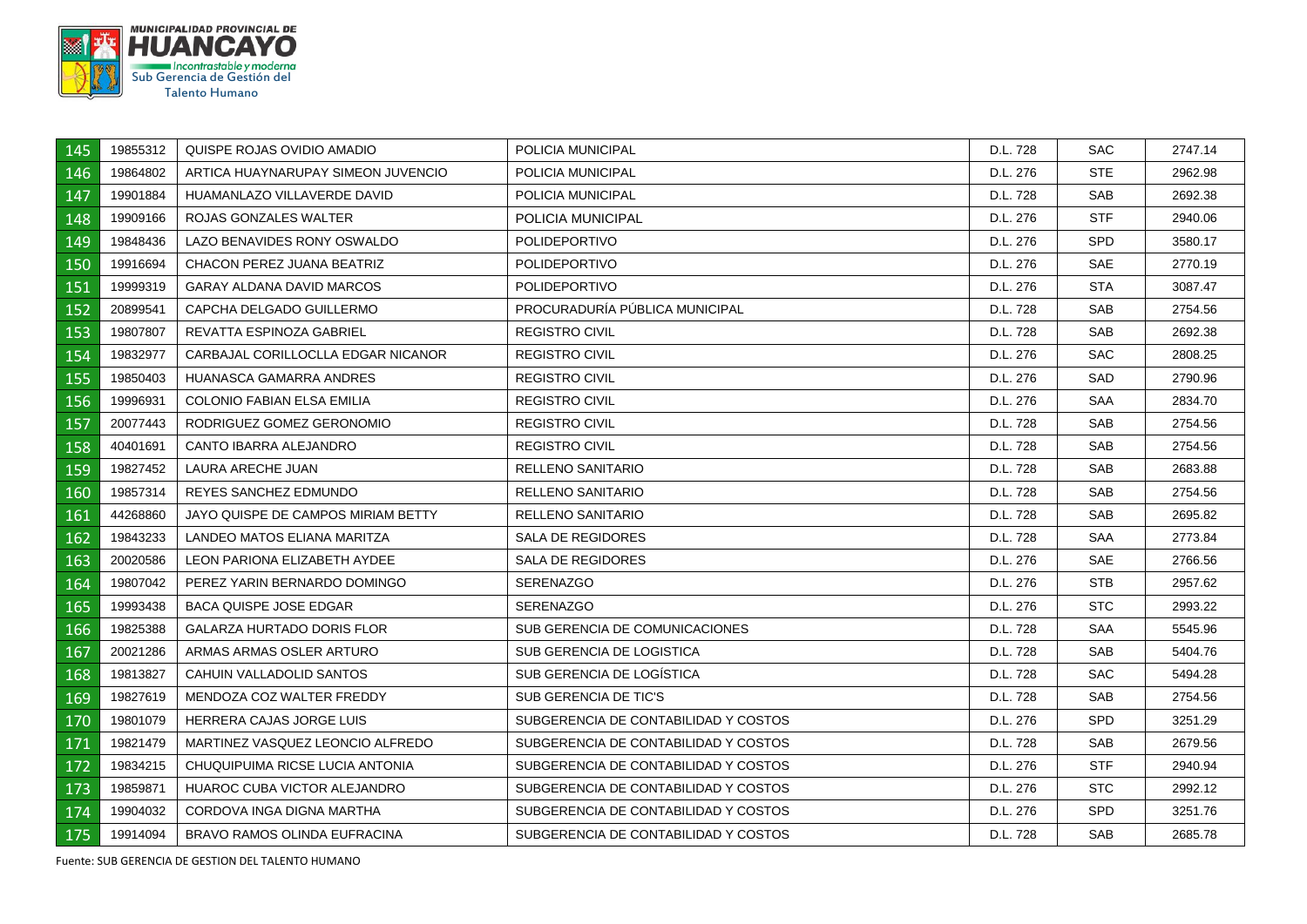

| 176 | 19921388 | SALAZAR CABANILLAS JESUS                   | SUBGERENCIA DE CONTABILIDAD Y COSTOS       | D.L. 276 | SPC        | 3289.08 |
|-----|----------|--------------------------------------------|--------------------------------------------|----------|------------|---------|
| 177 | 19940819 | CARHUAMACA MENDOZA ESTELA MODESTA          | SUBGERENCIA DE CONTABILIDAD Y COSTOS       | D.L. 276 | <b>SAA</b> | 2774.12 |
| 178 | 20010906 | VISURRAGA CAMARGO MARIA ELENA              | SUBGERENCIA DE CONTABILIDAD Y COSTOS       | D.L. 728 | <b>STE</b> | 2962.39 |
| 179 | 19944840 | YARIN ALVARADO LILIA AMALIA                | SUBGERENCIA DE EDIFICACIONES               | D.L. 728 | <b>SAB</b> | 2754.56 |
| 180 | 19834491 | <b>VILLEGAS GIRON GUIDO</b>                | SUBGERENCIA DE FISCALIZACIÓN               | D.L. 728 | <b>SAB</b> | 2695.82 |
| 181 | 20028666 | LA ROSA MORENO MANUEL RAUL                 | SUBGERENCIA DE FISCALIZACIÓN               | D.L. 728 | <b>SAC</b> | 2747.33 |
| 182 | 19852148 | CAMARGO HINOJOSA JULIA ROSA                | SUBGERENCIA DE GESTIÓN AMBIENTAL           | D.L. 276 | SAE        | 2773.70 |
| 183 | 19929649 | <b>GARCIA CHUMPITASI ELIZABETH ROSARIO</b> | SUBGERENCIA DE GESTIÓN AMBIENTAL           | D.L. 728 | SAB        | 2713.91 |
| 184 | 19826917 | CANTO IBARRA JUAN                          | SUBGERENCIA DE GESTIÓN DEL TALENTO HUMANO  | D.L. 728 | <b>SAB</b> | 2758.88 |
| 185 | 19850067 | VILCAPOMA NESTAREZ SIMOR FELIX             | SUBGERENCIA DE GESTIÓN DEL TALENTO HUMANO  | D.L. 276 | STB        | 2940.95 |
| 186 | 19854622 | <b>IBARRA BUENO ROSA AMELIA</b>            | SUBGERENCIA DE GESTIÓN DEL TALENTO HUMANO  | D.L. 728 | <b>SAB</b> | 2679.56 |
| 187 | 19862394 | ALVAREZ LAGOS VICTOR ENEDINO               | SUBGERENCIA DE GESTIÓN DEL TALENTO HUMANO  | D.L. 728 | <b>SAC</b> | 2745.46 |
| 188 | 19911657 | MENDIOLA OCHANTE LUIS FERNANDO             | SUBGERENCIA DE GESTIÓN DEL TALENTO HUMANO  | D.L. 276 | STB        | 2968.26 |
| 189 | 19918720 | ZEVALLOS VILCAHUAMAN AMILCAR               | SUBGERENCIA DE GESTION DEL TALENTO HUMANO  | D.L. 728 | <b>SAB</b> | 2768.19 |
| 190 | 19920455 | SANTIVAÑEZ LAZON DE SANT ANA LUZ           | SUBGERENCIA DE GESTIÓN DEL TALENTO HUMANO  | D.L. 276 | <b>STA</b> | 3126.72 |
| 191 | 19978857 | HUARACA ROJAS LEONARDO JUSTO               | SUBGERENCIA DE GESTIÓN DEL TALENTO HUMANO  | D.L. 276 | <b>SPD</b> | 3255.17 |
| 192 | 19862175 | CARRANZA COTERA ABEL FIDEL                 | SUBGERENCIA DE LOGISTICA                   | D.L. 276 | <b>STE</b> | 2896.75 |
| 193 | 19877563 | ARAUJO PORRAS ARTURO                       | SUBGERENCIA DE PROGRAMACIÓN E INVERSIONES  | D.L. 728 | <b>STA</b> | 3087.47 |
| 194 | 19958912 | MEZA MORENO WILFREDO SANTIAGO              | SUBGERENCIA DE PROGRAMACION E INVERSIONES  | D.L. 276 | SPB        | 3203.72 |
| 195 | 19996881 | DOLORIER RIVERA NILA ELIZABETH             | SUBGERENCIA DE PROGRAMACIÓN E INVERSIONES  | D.L. 276 | <b>SPA</b> | 3293.34 |
| 196 | 19825733 | PEREZ PICON LILY ROSALIA                   | SUBGERENCIA DE PROGRAMACIÓN E INVERSIONES  | D.L. 728 | SAB        | 2333.39 |
| 197 | 19837045 | ARREARAN CHAVEZ PABLO HERMINIO             | SUBGERENCIA DE PROM. DESARR. ECON. Y EMPR. | D.L. 276 | STC        | 2995.99 |
| 198 | 19892705 | CRISTOBAL QUISPE LIDIA RUFINA              | SUBGERENCIA DE PROM. DESARR. ECON. Y EMPR. | D.L. 276 | SPD.       | 3317.23 |
| 199 | 19921171 | MELGAR MEZA DIODORA NATALIA                | SUBGERENCIA DE PROM. DESARR. ECON. Y EMPR. | D.L. 276 | <b>STB</b> | 3007.23 |
| 200 | 19926923 | RUIZ ARBIZU EVELINE MIRIAM                 | SUBGERENCIA DE PROM. DESARR. ECON. Y EMPR. | D.L. 728 | <b>SAB</b> | 2754.56 |
| 201 | 20009455 | LLALLICO COLCA LILIA MARUJA                | SUBGERENCIA DE PROM. DESARR. ECON. Y EMPR. | D.L. 276 | <b>SPE</b> | 3112.07 |
| 202 | 20035098 | CUNYAS HUAYTA NARCISO TEODOCIO             | SUBGERENCIA DE PROM. DESARR. ECON. Y EMPR. | D.L. 276 | STB        | 3005.95 |
| 203 | 20045614 | RAMIREZ CHAVEZ JOSE GERARDO                | SUBGERENCIA DE PROM. DESARR. ECON. Y EMPR. | D.L. 728 | <b>SAB</b> | 2695.82 |
| 204 | 19845240 | <b>CACERES ORTIZ ISMAEL</b>                | SUBGERENCIA DE TESORERIA                   | D.L. 728 | <b>SAB</b> | 2850.84 |
| 205 | 19853043 | MERINO RIVERA JUANA PASCUALA               | SUBGERENCIA DE TESORERIA                   | D.L. 276 | STC        | 2951.15 |
| 206 | 19855436 | <b>GUTIERREZ GALVEZ FRANCISCO</b>          | SUBGERENCIA DE TESORERIA                   | D.L. 276 | <b>STE</b> | 3259.28 |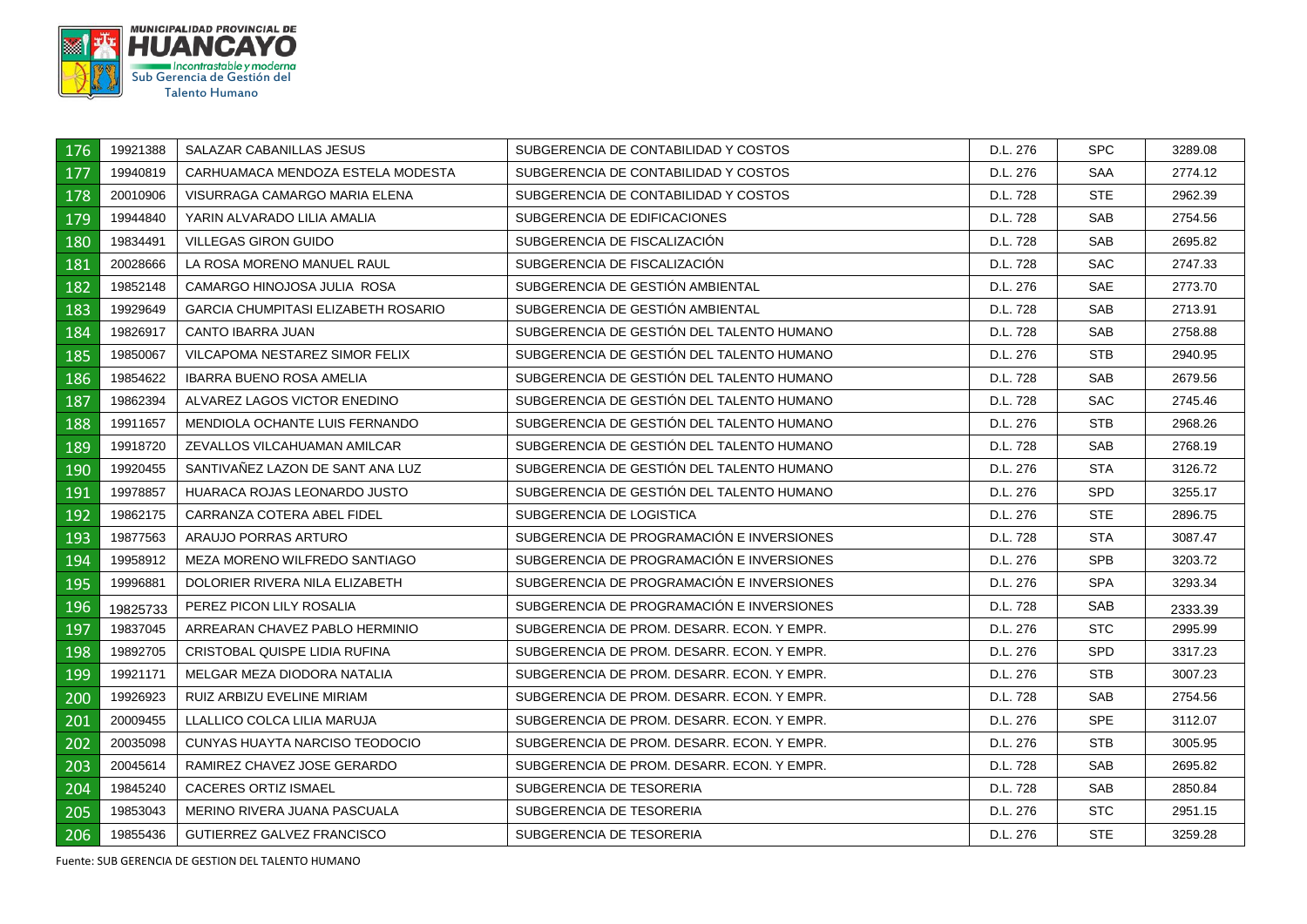

| 207 | 19859011 | HUAYLLASCO CLEMENTE JUANA ADELINA                   | SUBGERENCIA DE TESORERIA               | D.L. 728 | <b>SAB</b> | 3041.70 |
|-----|----------|-----------------------------------------------------|----------------------------------------|----------|------------|---------|
| 208 | 19860789 | CASTILLO PORTILLO INOSENTA MERCEDES                 | SUBGERENCIA DE TESORERIA               | D.L. 276 | <b>STC</b> | 6733.67 |
| 209 | 19883992 | VILCAHUAMAN VILCAHUAMAN LEONCIO<br><b>MARCELINO</b> | SUBGERENCIA DE TESORERIA               | D.L. 276 | <b>STC</b> | 3295.84 |
| 210 | 20060008 | ORDOÑEZ CONTRERAS ROBINSON                          | SUBGERENCIA DE TESORERIA               | D.L. 728 | <b>SAB</b> | 2754.56 |
| 211 | 19824786 | MOLINA GUTIERREZ JUANA                              | TRAMITE DOCUMENTARIO Y ARCHIVO CENTRAL | D.L. 728 | <b>SAC</b> | 2625.45 |
| 212 | 19837382 | YARUPAYTAN VIVANCO MILANIA ESTRELLA                 | TRÁMITE DOCUMENTARIO Y ARCHIVO CENTRAL | D.L. 728 | <b>SAB</b> | 2758.88 |
| 213 | 19841331 | SULLA AYBAR DIOSCORO BAUDILIO                       | TRAMITE DOCUMENTARIO Y ARCHIVO CENTRAL | D.L. 276 | <b>SPD</b> | 6353.02 |
| 214 | 19845276 | MENDOZA AVENDAÑO EDUARDO PEDRO                      | TRAMITE DOCUMENTARIO Y ARCHIVO CENTRAL | D.L. 728 | <b>SAB</b> | 2710.51 |
| 215 | 19849435 | PELAYES CHUMPITAZI ESTRELLA SOCORRO                 | TRÁMITE DOCUMENTARIO Y ARCHIVO CENTRAL | D.L. 276 | SAE        | 2770.66 |
| 216 | 19877415 | UNOC CHOJE VICENTE                                  | TRÁMITE DOCUMENTARIO Y ARCHIVO CENTRAL | D.L. 728 | <b>SAC</b> | 2681.44 |
| 217 | 19991076 | <b>FLORES ORELLANA LUCIA</b>                        | TRAMITE DOCUMENTARIO Y ARCHIVO CENTRAL | D.L. 728 | <b>SAE</b> | 2707.22 |
| 218 | 19813480 | <b>TICLLACURI GODOY PABLO</b>                       | UNIDAD DE MANTENIMIENTO                | D.L. 728 | <b>SAB</b> | 2648.57 |
| 219 | 19819486 | ARIMBORGO DONAYRE JOSE LUIS                         | UNIDAD DE MANTENIMIENTO                | D.L. 728 | <b>SAA</b> | 2772.40 |
| 220 | 19829107 | <b>SULCA MEJIA MARTIN</b>                           | UNIDAD DE MANTENIMIENTO                | D.L. 728 | <b>SAB</b> | 2758.88 |
| 221 | 19835368 | MENDOZA CHILENO HECTOR MAXIMINO                     | UNIDAD DE MANTENIMIENTO                | D.L. 728 | <b>SAB</b> | 2684.33 |
| 222 | 19836427 | HERHUAY OLIVERA GUILLERMO                           | UNIDAD DE MANTENIMIENTO                | D.L. 728 | <b>SAB</b> | 2758.88 |
| 223 | 19846660 | <b>ICHPAS MARCAS MARCELO</b>                        | UNIDAD DE MANTENIMIENTO                | D.L. 728 | SAB        | 2756.14 |
| 224 | 19878761 | LICAPA QUICHCA ANTONIO                              | UNIDAD DE MANTENIMIENTO                | D.L. 728 | <b>SAB</b> | 2685.45 |
| 225 | 19881514 | ATAYPOMA TRILLO MARCELINO                           | UNIDAD DE MANTENIMIENTO                | D.L. 728 | <b>SAB</b> | 2758.88 |
| 226 | 19884271 | OLIVERA PACHECO ROBERTO                             | UNIDAD DE MANTENIMIENTO                | D.L. 728 | <b>SAB</b> | 5509.12 |
| 227 | 20089118 | CALISAYA MIRANDA VICTOR VIVIANO                     | UNIDAD DE MANTENIMIENTO                | D.L. 728 | <b>SAB</b> | 2754.56 |
| 228 | 19806886 | SEDANO PALOMINO EULOGIO                             | UNIDAD MANTENIMIENTO                   | D.L. 728 | <b>SAB</b> | 2759.76 |
| 229 | 19806985 | PORRAS BALBIN ALEJANDRO                             | UNIDAD MANTENIMIENTO                   | D.L. 728 | <b>SAB</b> | 2636.94 |
| 230 | 19813844 | RIVERA VARGAS LUCAS                                 | <b>AGUA POTABLE</b>                    | D.L. 728 |            | 1720.00 |
| 231 | 19889791 | MEZA ZACARIAS LUIS CARLOS                           | <b>AGUA POTABLE</b>                    | D.L. 728 |            | 1465.00 |
| 232 | 23470724 | ROJAS SANCHEZ EDGAR                                 | <b>AGUA POTABLE</b>                    | D.L. 728 |            | 2681.44 |
| 233 | 20058076 | PEREZ VARGAS FIDEL MARINO                           | ALMACÉN CENTRAL                        | D.L. 728 |            | 1964.00 |
| 234 | 80564626 | CONTRERAS PALACIOS MARCELINO VICTOR                 | ALMACÉN CENTRAL                        | D.L. 728 |            | 1884.00 |
| 235 | 05260923 | ROJAS PEZO GLADYS MERCEDES                          | ALMACÉN DE ALIMENTOS                   | D.L. 728 |            | 1540.00 |
| 236 | 20045782 | QUISPE HILARION EDWIN YANO                          | ALMACÉN DE ALIMENTOS                   | D.L. 728 |            | 1884.00 |
| 237 | 20067921 | BOGATICH ROMERO ANGEL ALFONSO                       | ALMACÉN DE ALIMENTOS                   | D.L. 728 |            | 1919.00 |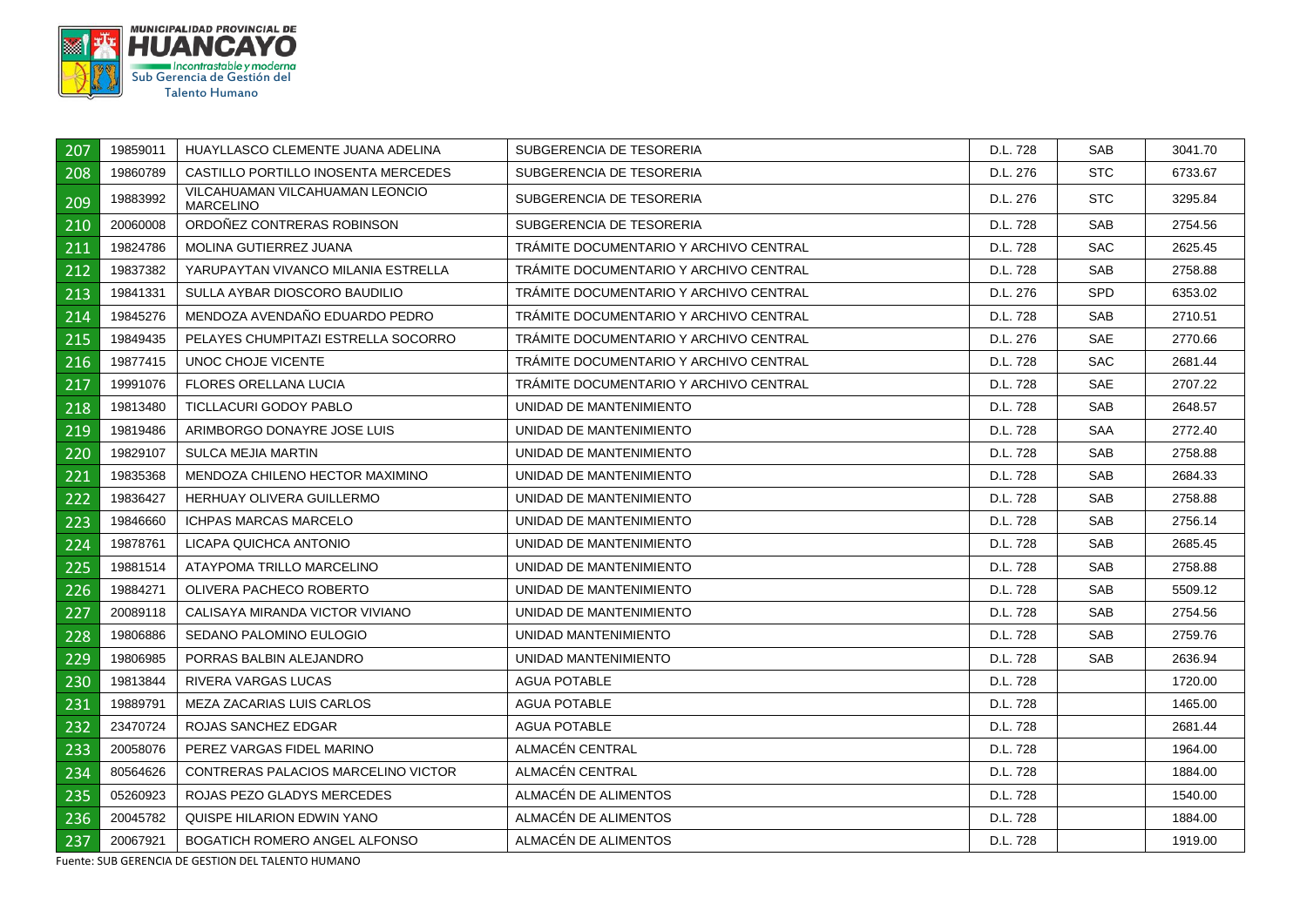

| 238 | 20091114 | <b>GARCIA GARCIA CONSTANTINO MIGUEL</b> | ALMACEN GENERAL DE OBRAS                        | D.L. 728 | 1964.00 |
|-----|----------|-----------------------------------------|-------------------------------------------------|----------|---------|
| 239 | 20091111 | LAURA MUÑOZ HERMINIO                    | ALUMBRADO PÚBLICO - ORNAMENTAL                  | D.L. 728 | 2109.00 |
| 240 | 20085124 | <b>GARCIA MONTERO ROSA</b>              | <b>CASA DEL REFUGIO</b>                         | D.L. 728 | 1959.00 |
| 241 | 20020337 | AYALA IRRAZABAL TEODORO                 | COMPL. RECREACIONAL CERRITO DE LA LIBERTAD      | D.L. 728 | 2052.00 |
| 242 | 20072928 | <b>MATAMOROS CRISIPIN JUAN</b>          | COMPL. RECREACIONAL CERRITO DE LA LIBERTAD      | D.L. 728 | 1540.00 |
| 243 | 20121112 | <b>CORAZON FELIX FREDY</b>              | COMPL. RECREACIONAL CERRITO DE LA LIBERTAD      | D.L. 728 | 1884.00 |
| 244 | 20053989 | ALVAREZ SAAVEDRA EDWIN ANGEL            | <b>GERENCIA DE OBRAS PUBLICAS</b>               | D.L. 728 | 1284.00 |
| 245 | 19994616 | PORRAS MARAVI CECILIA ELVIRA            | <b>GERENCIA DE SERV.PUBL.LOCAL</b>              | D.L. 728 | 1884.00 |
| 246 | 19868389 | VILLANUEVA CASTILLO ELISEO MANUEL       | GERENCIA DE TRÁNSITO Y TRANSPORTE               | D.L. 728 | 2730.00 |
| 247 | 20106517 | PEREZ CLEMENTE SAUL ALBERTO             | <b>GERENCIA DE TRÁNSITO Y TRANSPORTE</b>        | D.L. 728 | 1665.00 |
| 248 | 19804985 | CHAUPIS PRUDENCIO CARMELA               | GERENCIA DESARROLLO ECONÓMICO Y TURISMO         | D.L. 728 | 1944.00 |
| 249 | 19910995 | VALERIO GOMEZ EDGARDO ORACIO            | GERENCIA DESARROLLO ECONÓMICO Y TURISMO         | D.L. 728 | 2681.44 |
| 250 | 19830865 | VILLALBA ALFARO ALFREDO JOSE            | <b>GERENCIA DESARROLLO URBANO Y TERRITORIAL</b> | D.L. 728 | 2032.00 |
| 251 | 19977851 | SEDANO ARTEZANO OSCAR JAIME             | <b>GERENCIA DESARROLLO URBANO Y TERRITORIAL</b> | D.L. 728 | 1944.00 |
| 252 | 20038198 | LEGUIA PACHECO JUAN CARLOS              | GERENCIA SERV.PUBL.LOCAL Y GEST.AMBIENTAL       | D.L. 728 | 1884.00 |
| 253 | 19928175 | LAZO SANABRIA FRANCISCO EUSEBIO         | <b>GERENCIA SERV.PUBL.LOCALES</b>               | D.L. 728 | 2692.38 |
| 254 | 20090364 | SANTANA TUNQUE MAXIMILIANA              | <b>GERENCIA SERV.PUBL.LOCALES</b>               | D.L. 728 | 1869.00 |
| 255 | 20896080 | <b>CONDOR QUISPE GENARO</b>             | <b>GERENCIA SERV.PUBL.LOCALES</b>               | D.L. 728 | 1308.69 |
| 256 | 43206198 | PEREZ QUISPE EDGAR                      | GG. OBRAS PUBLICAS MANT VIA                     | D.L. 728 | 1715.00 |
| 257 | 06055889 | <b>CASIQUE LINARES ELSA</b>             | LABORATORIO CLÍNICO BROMATOLÓGICO               | D.L. 728 | 1290.00 |
| 258 | 20001865 | <b>CENTENO SALAZAR JESUS</b>            | LABORATORIO CLÍNICO BROMATOLÓGICO               | D.L. 728 | 1994.00 |
| 259 | 20107018 | DE LA CRUZ PEREZ MAGALY                 | LABORATORIO CLÍNICO BROMATOLÓGICO               | D.L. 728 | 1944.00 |
| 260 | 20024390 | AYALA IRRAZABAL MAXIMO                  | LIMPIEZA PÚBLICA                                | D.L. 728 | 1946.80 |
| 261 | 20115455 | RAMOS ARCOS JUAN CARLOS                 | LIMPIEZA PUBLICA                                | D.L. 728 | 2032.00 |
| 262 | 27717395 | RODAS VISLAO GERONIMO                   | OBRERO MANTENIM VIAS                            | D.L. 728 | 2930.00 |
| 263 | 19844870 | <b>ESPINOZA GARCIA MOISES</b>           | <b>OMAPED</b>                                   | D.L. 728 | 1919.00 |
| 264 | 20027220 | HUARINGA ROSALES ZOSIMO RAUL            | PARQUE IDENTIDAD WANKA                          | D.L. 728 | 1540.00 |
| 265 | 20101048 | HUAMAN HUATORONGO JULIO                 | PARQUE IDENTIDAD WANKA                          | D.L. 728 | 2032.00 |
| 266 | 01187421 | MONTERO ESTRADA DOMINICA                | PARQUES Y JARDINES                              | D.L. 728 | 1365.00 |
| 267 | 15671082 | <b>TORRES LEON CASIMIRO ANDRES</b>      | PARQUES Y JARDINES                              | D.L. 728 | 2681.44 |
| 268 | 19828007 | SEDANO DE LA CRUZ GUILLERMA             | PARQUES Y JARDINES                              | D.L. 728 | 1957.00 |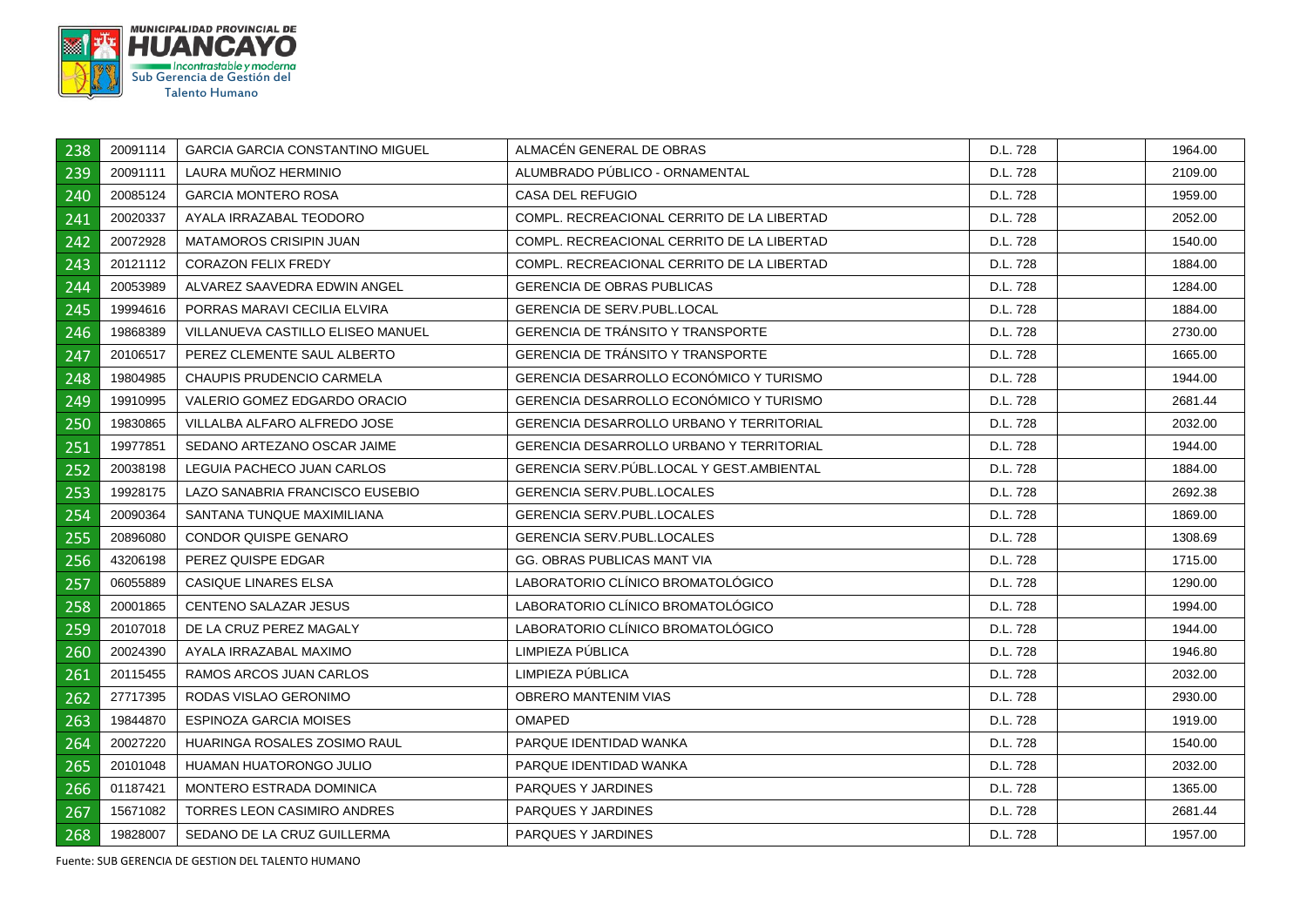

| 269 | 19829117 | SOCUALAYA BAUTISTA ELIZABETH     | PARQUES Y JARDINES   | D.L. 728 | 1869.00 |
|-----|----------|----------------------------------|----------------------|----------|---------|
| 270 | 19834918 | <b>COZ GABRIEL ISAAC</b>         | PARQUES Y JARDINES   | D.L. 728 | 1889.00 |
| 271 | 19837726 | TOMAIRO ROA JUAN FRANCISCO       | PARQUES Y JARDINES   | D.L. 728 | 1884.00 |
| 272 | 19840629 | RODRIGUEZ SOCA JOSE LUIS         | PARQUES Y JARDINES   | D.L. 728 | 2617.38 |
| 273 | 19844223 | PORTA ORIHUELA HERACLEO          | PARQUES Y JARDINES   | D.L. 728 | 1984.00 |
| 274 | 19891303 | <b>MATO RAMOS ANSELMO</b>        | PARQUES Y JARDINES   | D.L. 728 | 2444.38 |
| 275 | 19925649 | CARRASCO ROSALES JAVIER LEONEL   | PARQUES Y JARDINES   | D.L. 728 | 1565.00 |
| 276 | 19977791 | ROJAS HUARCAYA TEODOSIO          | PARQUES Y JARDINES   | D.L. 728 | 2681.44 |
| 277 | 19981017 | QUISPE ORELLANA WALTER ROLANDO   | PARQUES Y JARDINES   | D.L. 728 | 1540.00 |
| 278 | 19981764 | SEDANO ARTEZANO WALTER           | PARQUES Y JARDINES   | D.L. 728 | 1540.00 |
| 279 | 19991204 | <b>GUTIERREZ PORRAS FAUSTINO</b> | PARQUES Y JARDINES   | D.L. 728 | 1869.00 |
| 280 | 19996831 | QUINTO QUISPE FORTUNATO          | PARQUES Y JARDINES   | D.L. 728 | 1889.00 |
| 281 | 20020388 | ATAYPOMA TRILLO MARIO GUILLERMO  | PARQUES Y JARDINES   | D.L. 728 | 2501.44 |
| 282 | 20027331 | LAGOS CUSIPUMA HILDA ISABEL      | PARQUES Y JARDINES   | D.L. 728 | 4884.76 |
| 283 | 20049492 | QUISPE HILARION NARDA BETTY      | PARQUES Y JARDINES   | D.L. 728 | 2696.16 |
| 284 | 20050096 | CHIRINOS ENCISO RUBEN DARIO      | PARQUES Y JARDINES   | D.L. 728 | 2596.16 |
| 285 | 20066507 | DE LA CRUZ OSNAYO JUAN PAOLINO   | PARQUES Y JARDINES   | D.L. 728 | 2032.00 |
| 286 | 20070826 | SALCEDO AGUILAR MARCO ANTONIO    | PARQUES Y JARDINES   | D.L. 728 | 2596.16 |
| 287 | 20105620 | CONTRERAS VILCA ROSALINA         | PARQUES Y JARDINES   | D.L. 728 | 1944.00 |
| 288 | 20112718 | HURTADO POMA YENI KARINA         | PARQUES Y JARDINES   | D.L. 728 | 1290.00 |
| 289 | 20433533 | ORIHUELA SALVADOR EZEQUIEL       | PARQUES Y JARDINES   | D.L. 728 | 1715.00 |
| 290 | 23202249 | ESPINOZA CASTRO FELICIANO        | PARQUES Y JARDINES   | D.L. 728 | 1765.00 |
| 291 | 23716409 | <b>HUAMAN CARBAJAL SILVIA</b>    | PARQUES Y JARDINES   | D.L. 728 | 2581.44 |
| 292 | 40659276 | CARHUALLANQUI PALACIOS WILDER    | PARQUES Y JARDINES   | D.L. 728 | 1540.00 |
| 293 | 40678702 | CUBA ACUNA REYNALDO MARCELINO    | PARQUES Y JARDINES   | D.L. 728 | 1884.00 |
| 294 | 41219371 | MALLQUI LIZARRAGA IRMA AMANDA    | PARQUES Y JARDINES   | D.L. 728 | 4302.88 |
| 295 | 42895117 | YAURI HUACLES RONALD OLFER       | PARQUES Y JARDINES   | D.L. 728 | 2323.38 |
| 296 | 80017696 | POMA SOTO PEDRO RAYMUNDO         | PARQUES Y JARDINES   | D.L. 728 | 2692.38 |
| 297 | 80022209 | CHAMBERGO ROJAS ANTONIO          | PARQUES Y JARDINES   | D.L. 728 | 2692.38 |
| 298 | 20032978 | TRUCIOS PARIONA JUAN             | <b>POLIDEPORTIVO</b> | D.L. 728 | 1994.00 |
| 299 | 08291677 | MEZA VELIZ LUCIO MARCOS          | RELLENO SANITARIO    | D.L. 728 | 2617.38 |